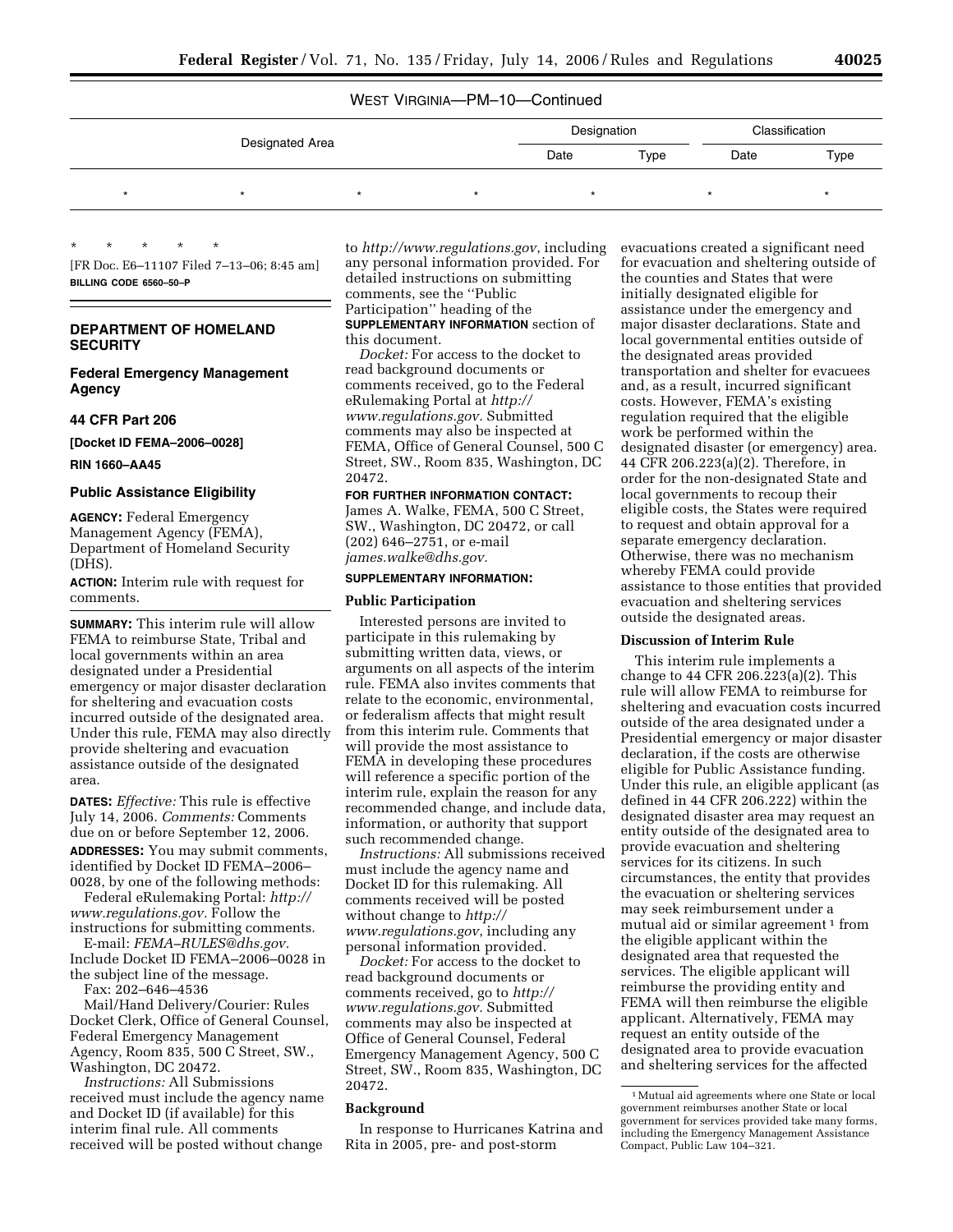State or local government within the designated area. In this case, FEMA will directly reimburse the providing entity for eligible costs.

This interim rule will eliminate the requirement that entities, such as States and local governments that provide evacuation and sheltering services outside of the designated areas, request and receive an emergency declaration from the President before they can recoup their eligible costs for those services.

This interim rule will reduce costs and the administrative burden associated with managing Presidential emergency declarations. By eliminating the requirement for an emergency declaration, States will not have to activate the same level of emergency management plans, staff, and resources that are normally required to manage and coordinate operations with FEMA. Furthermore, FEMA will realize cost savings as it will not be required to activate and deploy a Federal Coordinating Officer and the requisite support staff and resources to manage its operations. Finally, FEMA and State governments will avoid the administrative requirements for processing an emergency declaration request or a request to add an area to an existing declaration. States will still have the option of requesting an emergency declaration when the effects of the event create conditions that warrant direct Federal support or assistance to the State providing evacuation and sheltering.

Since hurricane season started on June 1, 2006, and because this rule removes restrictions now in place without adding any new restrictions, this interim rule takes effect immediately. This will allow FEMA to provide assistance for sheltering and evacuation operations, such that the providing entities can be reimbursed while eliminating the requirement that States request an emergency declaration from the President. However, FEMA still seeks comments on this rule, especially from State and local governmental entities that have provided or received evacuation and sheltering services in previously declared disasters and emergencies.

FEMA is also aware of its responsibility to the taxpayers to ensure that this program is operated with the appropriate level of accountability. Therefore, FEMA particularly welcomes comments on whether this interim rule effectively strikes the balance of providing administrative flexibility to State and local governments while safeguarding taxpayer resources.

## **Administrative Procedure Act**

In general, FEMA publishes a rule for public comment before issuing a final rule under the Administrative Procedure Act (APA), 5 U.S.C. 533, and 44 CFR 1.12. However, FEMA is issuing this interim rule immediately, and without prior notice and opportunity to comment pursuant section 5 U.S.C. 553(b). This provision authorizes an agency to issue a rule without prior notice and opportunity to comment when the agency for good cause finds that those procedures are ''impracticable, unnecessary, or contrary to the public interest.'' *Id.* FEMA has determined that delaying implementation of this rule to await public notice and comment is unnecessary, impracticable, and contrary to the public interest for the following reasons:

This interim rule is critically important in preparation for the 2006 hurricane season, which officially started on June 1, 2006. The evacuation and sheltering operations following Hurricanes Katrina and Rita in 2005 clearly demonstrate that FEMA needs the ability to address evacuation and sheltering operations in a manner that eliminates unnecessary costs, administrative requirements, and resource deployment. Furthermore, under this rule emergency declaration requests for evacuation and sheltering are unnecessary, thereby eliminating a significant administrative and procedural burden for State governments and FEMA.

This interim rule will permit those entities that are not located in a designated area to seek reimbursement without having to request an emergency declaration. Any delay in implementing this interim rule could affect the ability to provide these sheltering and evacuation services for the current hurricane season and have a severe impact on the health, safety, and welfare of the citizens of the affected areas. The ability to provide these services could very well be negatively affected because the administrative requirements removed by this rule take extra time to satisfy in situations where time is of the essence. Relieved of this burden, local jurisdictions and the Federal government will be free to direct their resources to more urgent tasks of evacuation and sheltering. Given that it is currently hurricane season, situations requiring such urgent action could arise in a matter of weeks or days, prior to a time when notice and comment rulemaking could be completed.

In accordance with  $5 \text{ U.S.C. } 553\text{ (d)}(3)$ , FEMA has determined that delaying

implementation of this rule to await public notice and comment is unnecessary, impracticable, and contrary to the public interest. Delay is impracticable and contrary to the public interest because hurricane season began on June 1, 2006, and because of the critical nature of providing evacuation and sheltering services. In the event of another catastrophic disaster, resources will be so stressed that freeing up any resources to use toward delivering services as permitted by this rule will provide significant benefits to the impacted public.

FEMA also finds good cause, under 5 U.S.C. 553(d)(3), for this interim rule to take effect immediately. FEMA finds that, for the reasons previously discussed, it would be impracticable and contrary to the public interest to delay this rule taking effect due to the current hurricane season and the critical nature of providing evacuation and sheltering services. *See also* 5 U.S.C. 553(d)(1).

Although FEMA has good cause to publish this rule without prior notice and comment, FEMA values public comments. As a result, FEMA is soliciting public comments on this interim rule and may revise the final rule in response to those comments. In particular FEMA invites comments from State and local governments who have both received and provided evacuation and sheltering services.

## **Executive Order 12866—Regulatory Planning and Review**

Under Executive Order 12866, 58 FR 51735, October 4, 1993, a ''significant regulatory action''' is subject to Office of Management and Budget (OMB) review and the requirements of Executive Order 12866. Section 3(f) of the Executive Order defines ''significant regulatory action'' as one that is likely to result in a rule that may:

(1) Have an annual effect on the economy of \$100 million or more, or may adversely affect in a material way the economy, a sector of the economy, productivity, competition, jobs, the environment, public health or safety, or State, local or tribal governments or communities;

(2) Create a serious inconsistency or otherwise interfere with an action taken or planned by another agency;

(3) Materially alter the budgetary impact of entitlements, grants, user fees, or loan programs, or the rights and obligations of recipients thereof; or

(4) Raise novel legal or policy issues arising out of legal mandates, the President's priorities, or the principles set forth in the Executive Order.